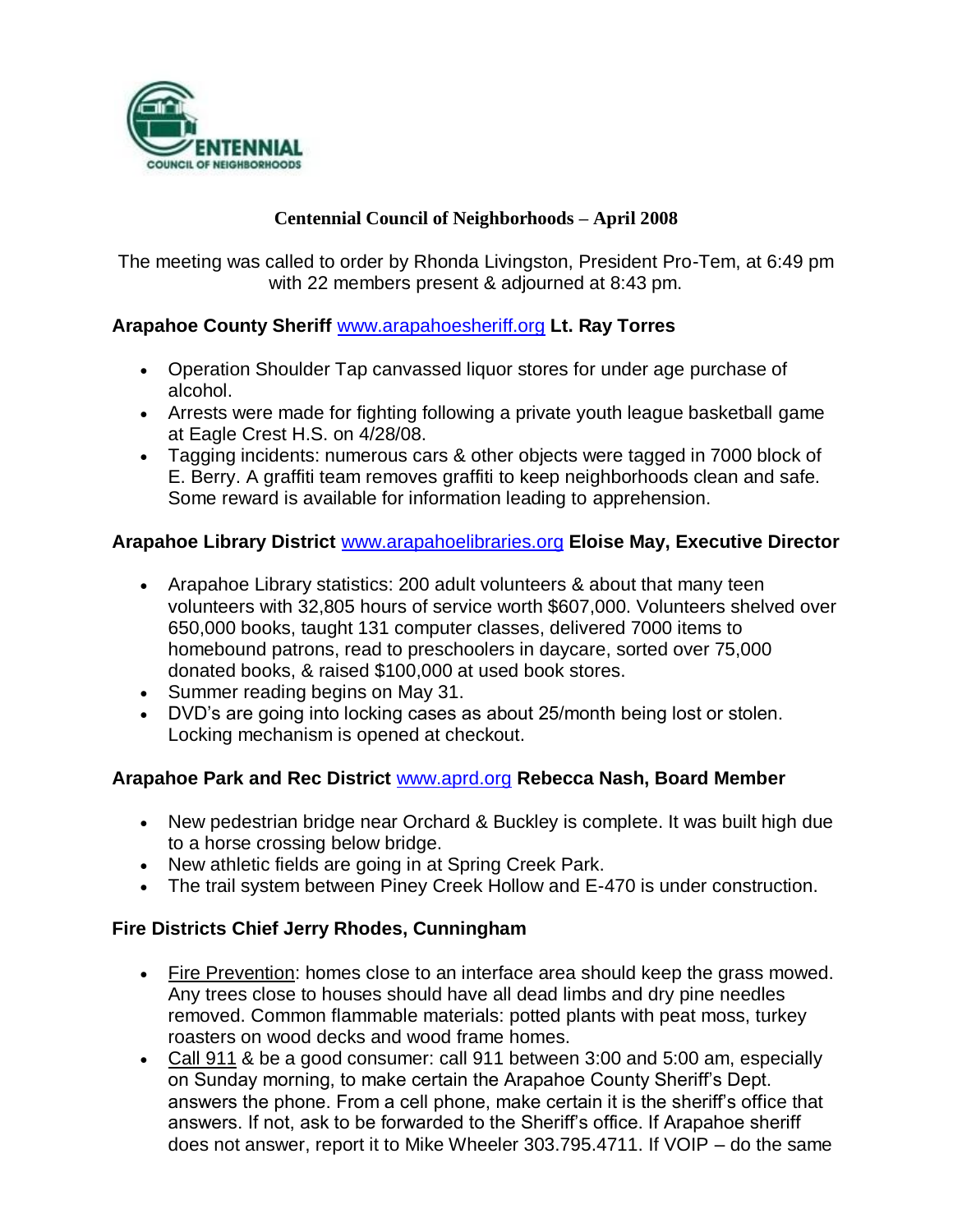thing. Also verify they have the correct address with other services such as Comcast.

- South Metro and Parker Fire Dist. Boards approved an IGA to form a Fire District Authority with benchmarks for implementation. The agreement outlines plans for implementation of merging staffs with combined operations beginning Jan.1, 2009. Detailed information is available on both district's websites.
- May 10: Fallen Firefighter's Memorial event in Lakewood's Belmar Park at 10:30 am.
- April 30: Baskin Robbins will be doing a fundraiser for Fallen Firefighters Foundation from 5 -10 pm.
- May 6: elections for board members.
- May 18, Cunningham Station #3 will host an open house from 11:00-2:00. Hudson Gardens Walk/Run.
- Democratic National Convention: training is ongoing and can be utilized for many community events.
- Propane tanks on decks in multi-family dwellings are against the code. Onepound cylinders are permitted. Enforcement is done by code enforcement with backup from fire department.
- [www.cfpd.org](http://www.cfpd.org/) [www.littletongov.org](http://www.littletongov.org/) [www.parkerfire.org](http://www.parkerfire.org/)  [www.southmetro.org](http://www.southmetro.org/)

# **South Suburban Park & Rec District** [www.sspr.org](http://www.sspr.org/) **Jean Flynn, Community Liaison**

- Spring Fling, May 10: can play numerous games full size e.g. chess, hi-ho cherry-o, chutes & ladders, etc., Activities & games follow the Highline Canal 5K run/walk sponsored by Tony's Meats at 8 am. deKoevend Park. Large foilwrapped burritos are hidden on South Suburban trails throughout the district.
- May 6 board election, polling locations: Lone Tree city offices, Buck and Goodson Rec Centers, South Suburban Golf Course & Littleton golf & Tennis Club.
- '101 days of Summer Fun' targets youth & 65 + with unlimited admission to pools and Rec Centers for \$100. Pools open on May 24.

# **Cherry Creek Schools** [www.cherrycreekschools.org](http://www.cherrycreekschools.org/) **Wendy DeBell**

- Over 70% of homeowners in the district no longer have children in schools.
- Cherry Creek H.S. (parents & students) invites the community into the school to enjoy activities (plays, etc).
- Board of Directors approved a bond and budget election in November. The bond will fund construction of 3 new elementary schools; upgrades in electrical, mechanical & plumbing; & renovation to 18 schools at a cost of \$203 Million. The \$18 Million budget portion would fund operations, installation of GPS on buses plus safety and security measures. The proposal will cost the average household an additional \$5/month in property taxes. For more information contact: [wdebell@cherrycreekschools.org](mailto:wdebell@cherrycreekschools.org)

# **City of Centennial** [www.centennialcolorado.com](http://www.centennialcolorado.com/) **Gail Carissimi, Citizens Liaison**

 Election judges are needed for the Home Rule Charter election. Information is on the website.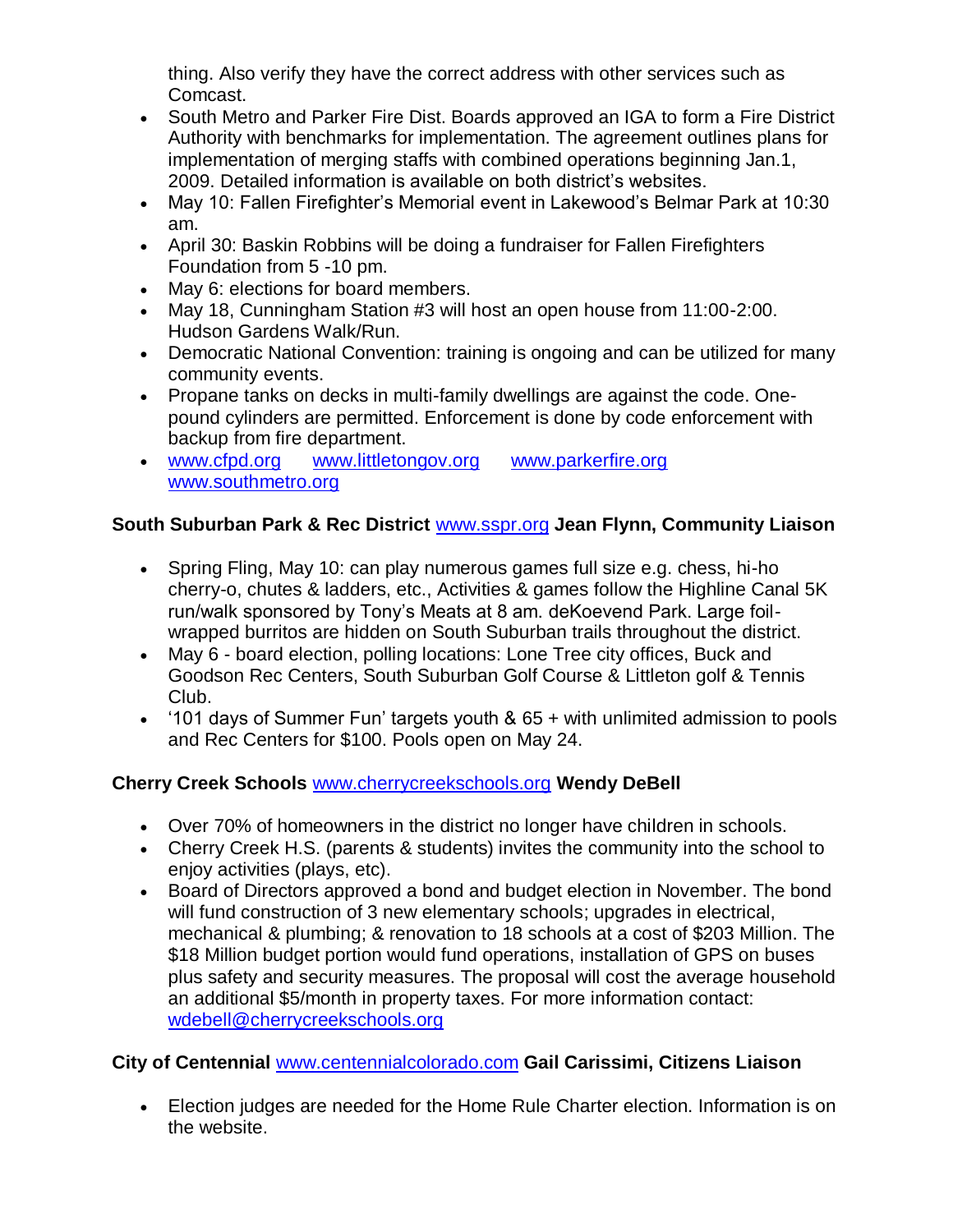- Mayor Pye's 'State of City' speech is on the website. Pye & Coffee: May 1 and May 15, 6:00-8:00
- Centennial's 'Spring Fling", May 10, 10 4 pm and is cosponsored with South Suburban.
- Piney Creek Trail pedestrian bridge is open.
- Rick Coldsnow, city staff, announced a public meeting about Arapahoe Road between Waco & Himalaya on May 8, 7:00 pm. at Grandview H.S. Call Rick at 303-754-3459 for more information.
- May 22 Corridor Study for Parker Road, 5:00-7:30, Shalom Park Retirement Community.

### **Arapahoe County Jim Dyer, County Commissioner**

- A need to expand the jail and court rooms which can be paid for out of current resources.
- Surface Water adjudication on Blue Mesa reservoir in 1957. Attempts are being made to secure that water.

### **Peakview Heights** (Peakview & Syracuse) **Kris Barnes, Resolute Investments & Al Colussi**

Al Colussi described the development on the 10-acre property, as a transition zone. The Sub Area Plan for the area encompasses Greenwood Village boundaries & includes higher densities and higher buildings along the light rail corridor. The proposal includes: two 4-story residential buildings (400 dwelling units@1000 sq. ft.) with a parking garage abutting Syracuse with retail (8,000-12,000 sq. ft) on the lower level. A 14-story office tower is proposed on the eastern part of the property with a second parking garage on the south. (A 25-story office tower is a possibility.) A 1-1/2 acre open space park is proposed to buffer residential and office areas. By providing additional residential, the shopping center on Arapahoe Rd. will become a market area for those properties and experience commercial development. Public Presentation: May 1, Castlewood Library 5:30-6:45.

Concerns: traffic impact on Arapahoe, Quebec, Peakview & Syracuse; parking for the public for the retail shops.

# **CenCON Business**

### **Rhonda Livingston:**

Election of Officers: After nominations were closed, Michael Kirrane moved that the current board be re- elected by acclamation. Don Doerr seconded the motion. Motion carried. Elected: Cathy Noon, president; Rhonda Livingston, President Pro Tem; Ron Podboy, 1<sup>st</sup> Vice President, Jim Levy, 2<sup>nd</sup> Vice President, Don Strickland, Treasurer; Gerry Cummins, Secretary.

Site Planning Workshop Review: Great deal of information was presented and positive comments about the presentation and staff were received.